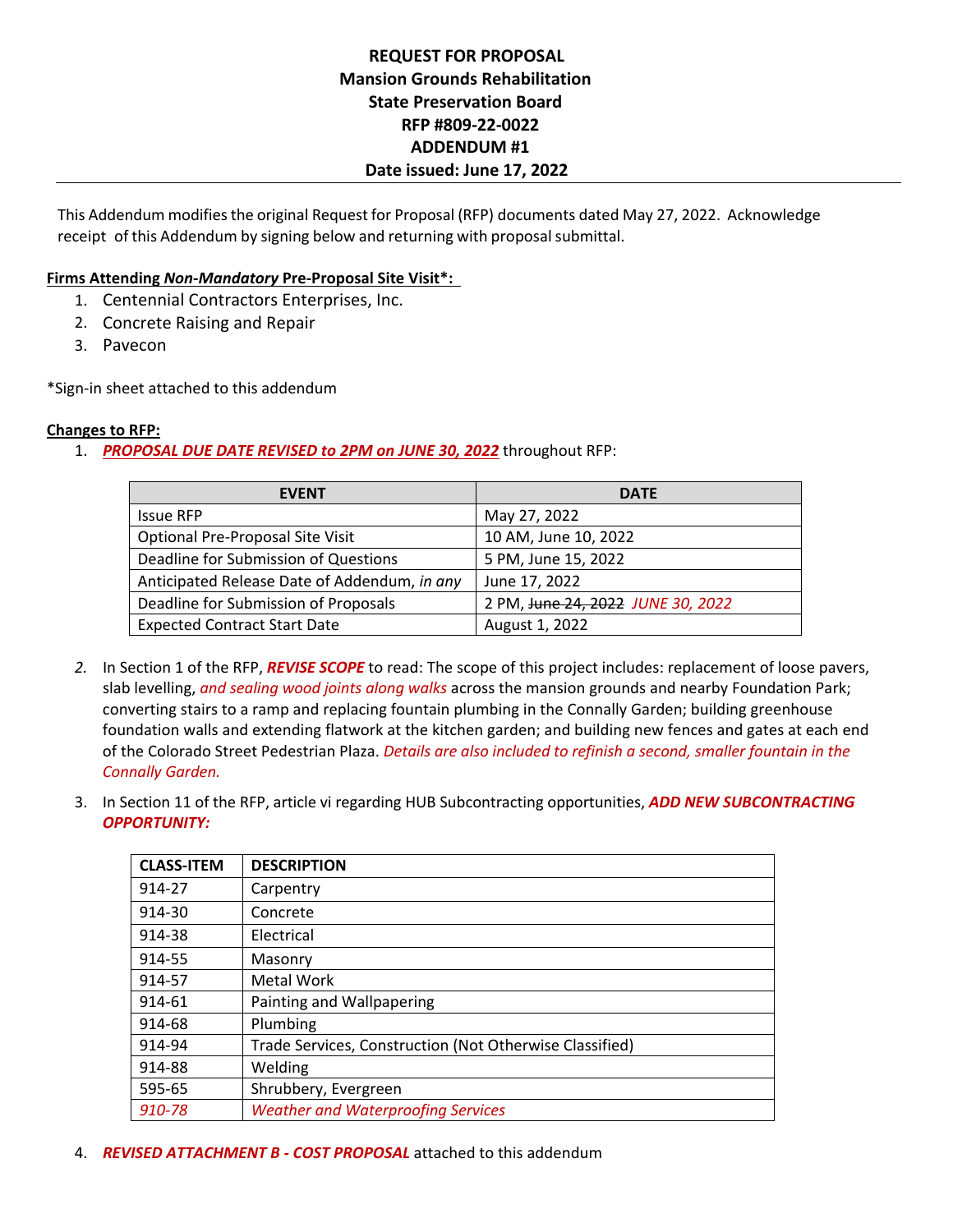## **All Questions Received by 5PM, June 15, 2022 Question Deadline and SPB Responses:**

1. Front Entry: Can the submitted spec be modified by adding environmentally friendly polyurethane‐based injection material?

*SPB Response: Proposers should price mud. While some substitutes may be considered after award, polyurethane foam that is expansive (like Uretek), will not be acceptable. Expansive foam creates issues with leveling.* 

- 2. Front Entry: The existing slab wood joints should have NP1 sealant added to minimize any future heaving. This will continue to be a concern if the condition remains as is. Should this be added to the cost proposal? *SPB Response: Yes, please see the attached updated COST PROPOSAL document as part of this addendum. There is now a line to provide a price to remove fifty (50) linear feet of wood slab joints and seal with Sikaflex 2c NS TG.*
- 3. Connally Ramp: Is it ok to cut some of the roots on the tree along the ramp side? What is the process for interaction around existing tree roots?

*SPB Response: It is ok to cut roots impacting work when they are less than 1" diameter, using disinfected hand tools. This should be only where absolutely necessary, not for convenience. Disturbance or roots and adjacent soil should be minimized. Since work will be done where this is existing, non‐heaved sidewalks, the hope is that there will not be extensive or large roots impacting work. The SPB will have an arborist on call to consider larger roots.* 

4. Connally Ramp: Is the intent for the east paving portion of the brick pathway to be mudjacked/lifted up to the brick level of the retaining wall?

*SPB Response: The intent was to remove and replace the subslab, doweling into adjacent remaining subslab, providing 1/4" per foot positive drainage. But, upon removing pavers, we can examine the substrate. The 1967 plans indicate a 3"‐ 4" unreinforced slab with sand bed and pavers. We are open to sawcutting and mudjacking the sub‐slab to level in a manner that won't impact contiguous subslab, or levelling the subslab with lifts of SikaLevel ‐025 Patch or*  equal patching compound, depending on conditions and cost impacts.

5. Connally Ramp: Can SPB verify 4" or 3" slab underneath scope of work pavers? *SPB Response: The SPB has not exposed or observed the actual depth of the subslab, and the 1967 drawings do not appear to dimension it. Deriving dimensions from the sections, the slab appears to be 4", which would be in accordance with expectations.* 

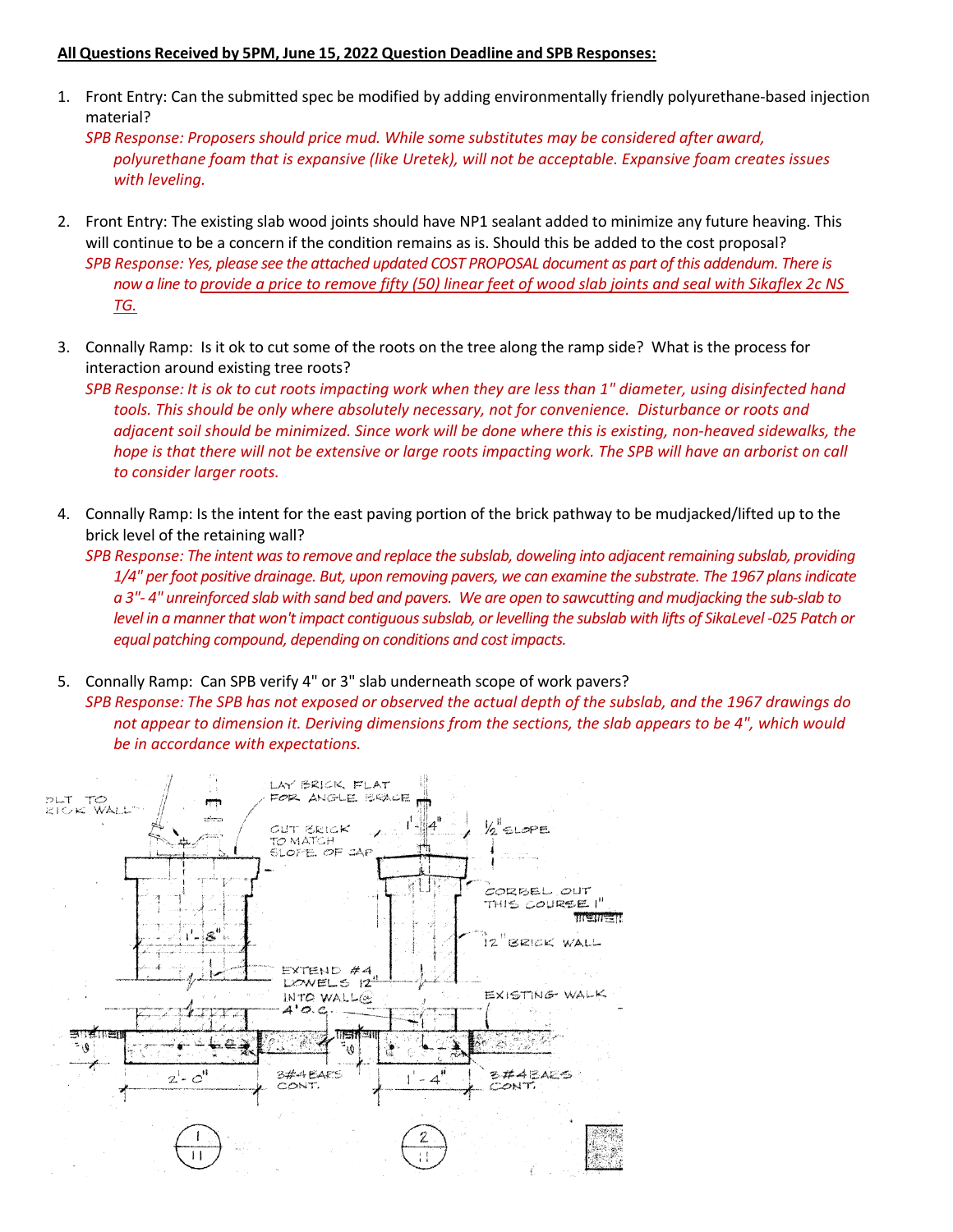- 6. Connally Ramp: Is new brick to be part of scope of knee walls near ramp, or attic stock brick to be provided? *SPB Response: The SPB has 2,625 units of new Acme brick for the greenhouse wall and other white painted brick, including the knee walls at the Connally Garden. The Contractor shall provide brick where takeoffs exceed this available quantity.*
- 7. Parking: Can the concrete truck park on Lavaca to pump over the wall? *SPB Response: The SPB can provide the parallel parking areas along Lavaca Street for a concrete truck, but not beyond. The General Contractor should coordinate with the City of Austin any road closures necessary for concrete trucks wherever they will intrude into City of Austin managed traffic lanes.*
- 8. Connally Fountain: Is the Nautilus fountain to be included?
- *SPB Response: Plumbing for the Nautilus fountain was restored in 2012 and should be functional, but the basin needs to be relined. Please see the attached updated COST PROPOSAL document as part of this addendum. There is now a line to provide price to remove bulk of existing chlorinated rubber compound by mechanical means such as hand scraping, noting that rubber does not respond well to abrasive removal methods. Retain "lizard skin" substrate texture. Consider abrasive sponge blasting to remove all traces of rubber compounds down to a clean substrate ready to receive a new coating. Repair any cracks with Quickcrete Epoxy Concrete Repair. Coat basin with AES 505 primer and two coats of AES‐425XF fountain coating. After curing, coat with Tenemec Epoxoline in jay blue.*
- 9. Greenhouse: Are landscaping elements and softscape included? *SPB Response: Yes, barring two planters SO‐2 and large cast iron planter S‐01 already onsite. Plan to salvage existing planter bed soils for re‐placement in new beds.*
- 10. Greenhouse: Does all digging have to be hand dug? In particular the trenched plumbing elements and flatwork areas?

*SPB Response: Hand diggings is preferred within the dripline of the large oak tree, and for the flatwork extension which is above 5' deep ground source heat pump lines. However, mechanical methods can be used for deeper trenching of the drain line, if necessary. An archeologist will be on hand to observe these particular excavations.* 

- 11. Greenhouse: Is there any attic stock brick provided for the Greenhouse other than salvage all existing? Is there new brick for the knee walls and field of the interior/exterior paving inside the knee walls? *SPB Response: The SPB has 2,625 units of new Acme brick for the greenhouse wall and other white painted brick, including the knee walls at the Connally Garden. The Contractor shall provide brick where takeoffs exceed this available quantity. The Contractor is responsible for relocation of this brick from its storage location at 14th and San Jacinto.*
- 12. Foundation Park: Slab that is heaved and broken around tree will most likely require some reconstruction and lifting the whole slab up along the 10'‐12' run from street sidewalk. Is that ok as long as ADA can still be achieved?
	- *SPB Response: Yes, that is the expectation. The hope is that ground disturbance can be limited to areas of demolition of existing flatwork, not impacting adjacent historic foundations or undisturbed soils beneath the slab. The SPB is not including this work in the archeological monitoring based on this premise, but the Contractor should bring this to our attention if not possible, so that monitoring can be arranged.*
- 13. Foundation Park: Can sensitive areas around trees and limestone foundations use cementitious concrete injection to lift in a more controlled fashion? *SPB Response: Yes, the least invasive means is preferred.*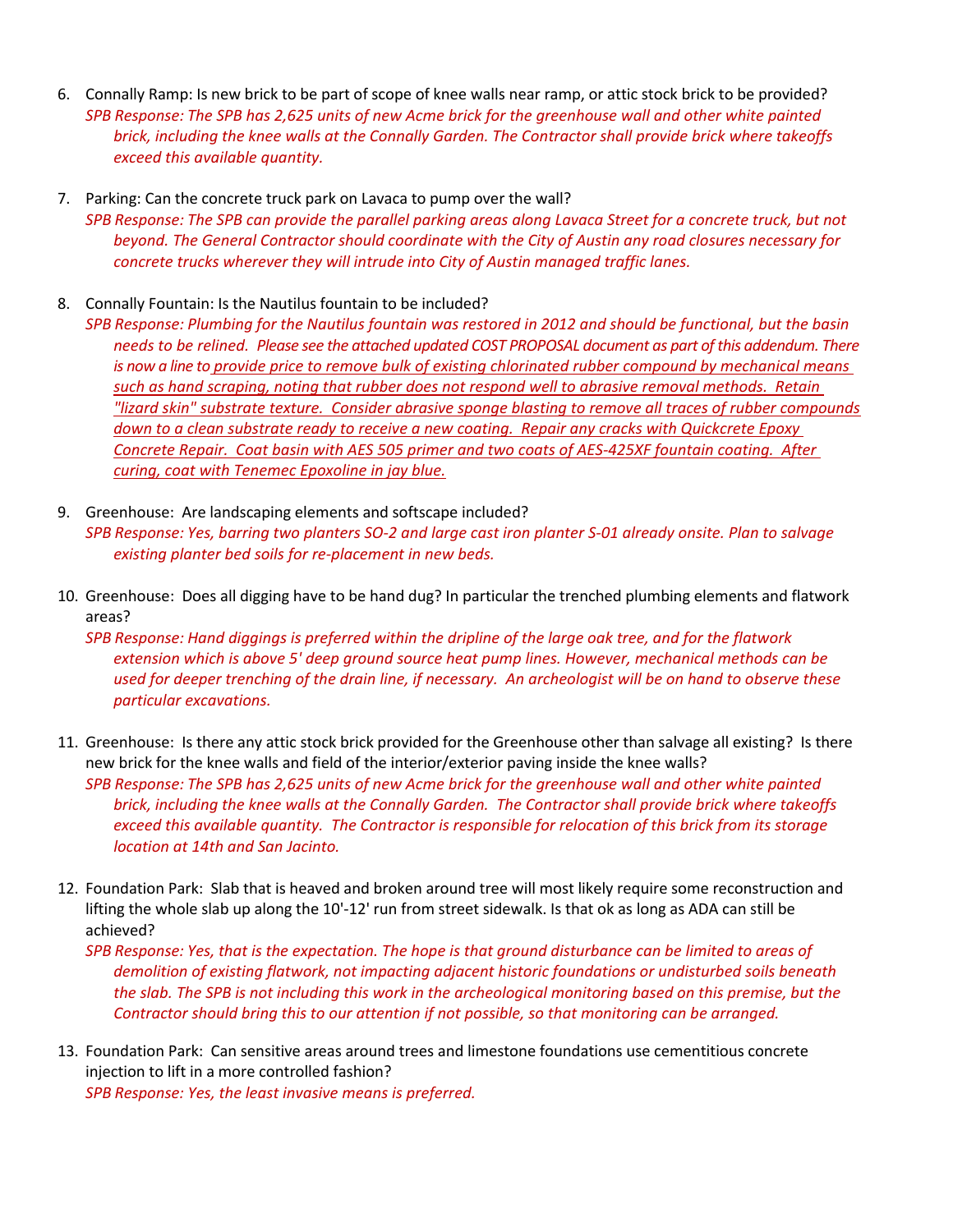- 14. Foundation Park: Can the South walk with heaved central pavers use a two part process? One to lift heaved slab on north side of walk where water pools underneath; two to create a new drain to maintain a proper slope to the storm sewer at east. Current conditions with sagged and heaved slab areas prevent proper drainage. *SPB Response: Means and methods to achieve levelling are up to the Contractor. The least invasive methods are preferred, while retaining ADA slopes along with proper drainage slopes.*
- 15. Foundation Park: Does SPB want paver brick installed where it's currently all slab at the two entrances to the park on the east side? *SPB Response: Replacement in like kind is preferred, but alternatives can be considered.*

## **ACKNOWLEDGE RECEIPT OF THIS ADDENDUM BY RETURNING THIS SIGNED FORM WITH YOUR PROPOSAL.**

**BY:** 

**Representative Name and Title**

**Vendor Name**

END OF ADDENDUM #1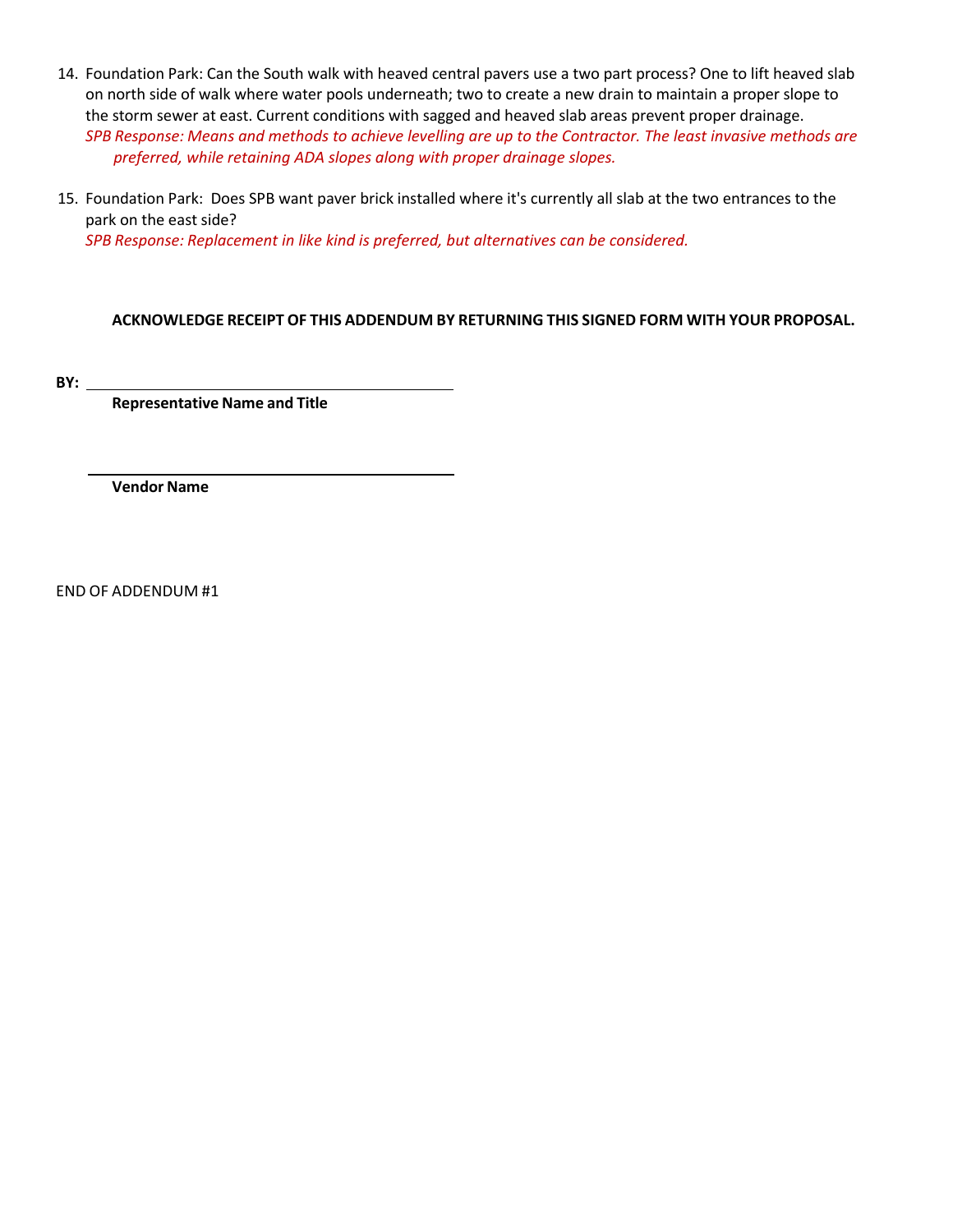# **ATTACHMENT B ‐ COST PROPOSAL Updated ‐ Addendum #1**

| Legal Entity Name:       |                                                                  |  |
|--------------------------|------------------------------------------------------------------|--|
| Address:                 |                                                                  |  |
| City, State Zip:         |                                                                  |  |
| Project Number:          | 809-22-0022                                                      |  |
| Project Title:           | <b>Mansion Grounds Rehabilitation</b>                            |  |
| Using Agency:            | <b>Texas State Preservation Board</b>                            |  |
|                          |                                                                  |  |
| <b>Project Location:</b> | Texas Governor's Mansion, 1010 Colorado Street, Austin, TX 78701 |  |

| Scope Item #                                      | <b>Description</b>                                   | <b>Total Bid</b> |
|---------------------------------------------------|------------------------------------------------------|------------------|
| $\mathbf{1}$                                      | Paver Remediation & Mudjacking                       | \$.              |
| 1 <sub>b</sub>                                    | Remove wood divider and Seal 50 LF of sidewalk joint | Ś.               |
| $\overline{2}$                                    | Paver Remediation - Foundation Park:                 |                  |
| 3                                                 | Kitchen Garden:                                      | \$.              |
| 4                                                 | <b>Connally Garden Flatwork:</b>                     | \$               |
| 5                                                 | <b>Connally Garden Plumbing:</b>                     |                  |
| 5b                                                | Strip and reline nautilus fountain basin             | Ś.               |
| 6                                                 | Colorado Gate & Fence:                               | Ś.               |
| 7                                                 | Performance & Payment Bond:                          | $\zeta$          |
| 8                                                 | General Conditions, Overhead & Profit:               | \$               |
| Base Bid Grand Total - including all scope items. |                                                      |                  |
|                                                   |                                                      |                  |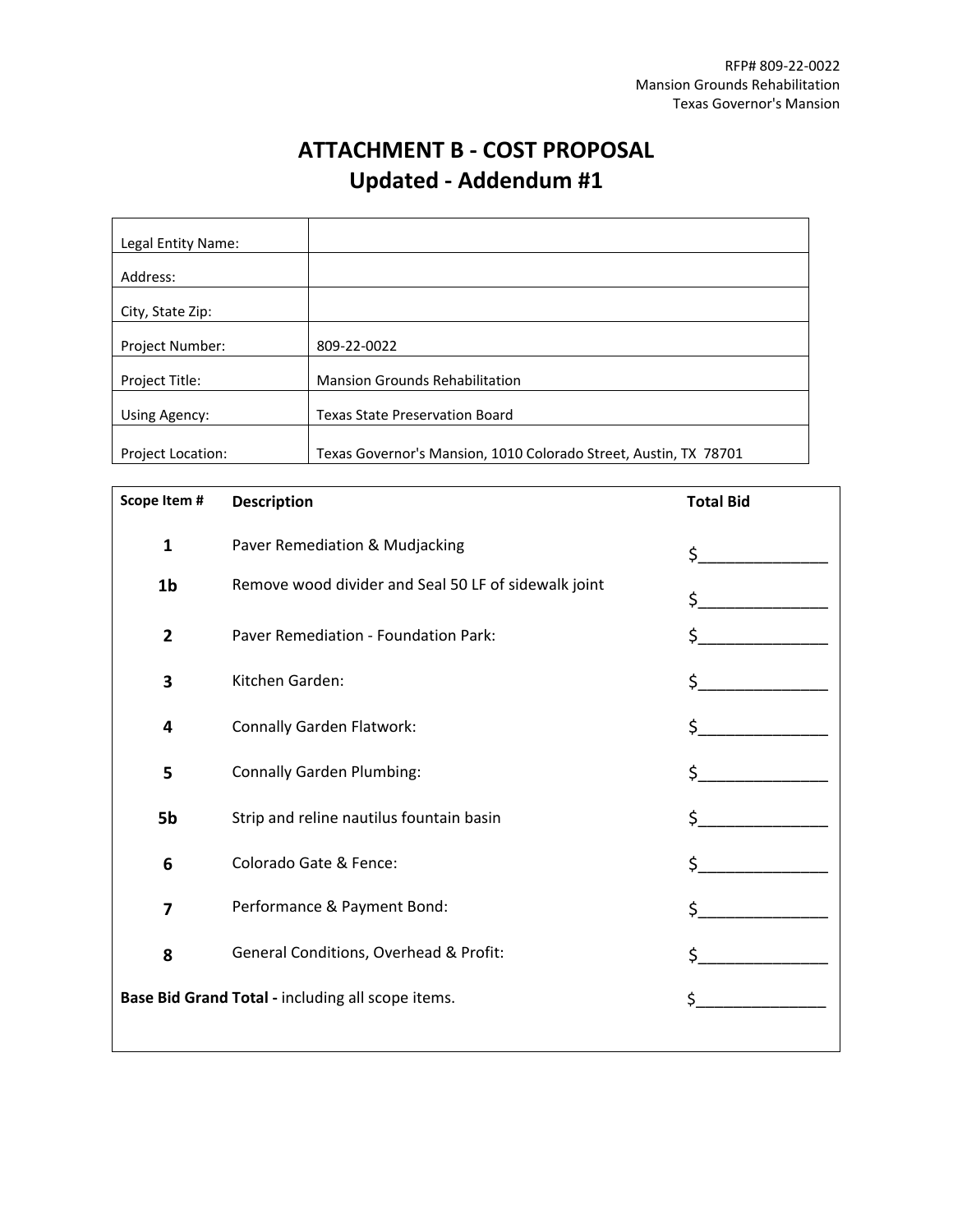| Scope Item # | <b>Description</b>                     | <b>Total Bid</b> |                |
|--------------|----------------------------------------|------------------|----------------|
|              | <b>Base Bid Grand Total (in words)</b> |                  |                |
|              |                                        |                  | <b>Dollars</b> |
|              |                                        |                  |                |

## **RESPECTFULLY SUBMITTED:**

Authorized Signature:

Printed Name and Title:

Telephone:

Respondent's Corporate Charter No.:

If a Corporation, attach a corporation resolution or other official corporate documentation, which states that person signing this proposal is an authorized person to sign for and legally bind the corporation.